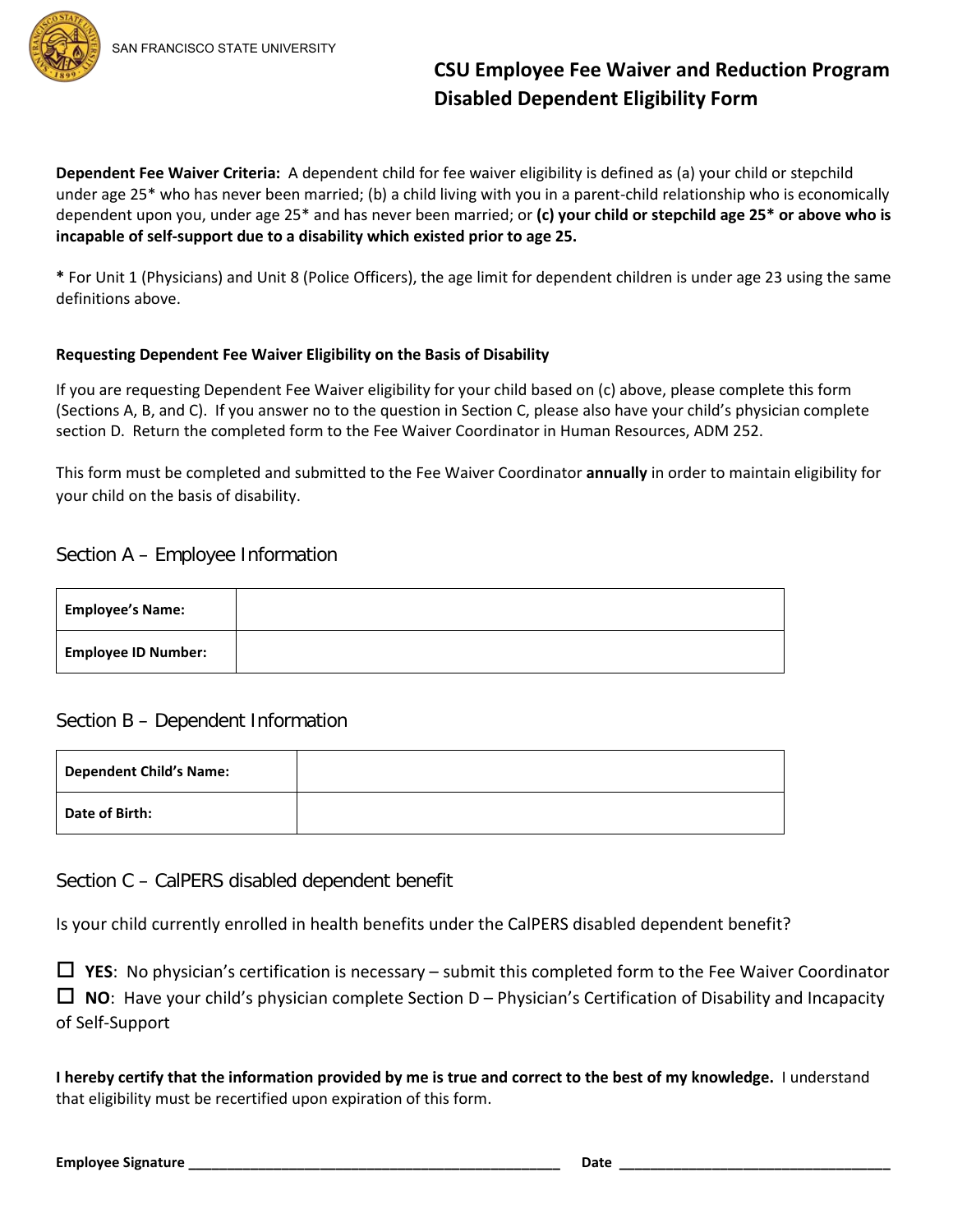

**CSU Employee Fee Waiver and Reduction Program Disabled Dependent Fee Waiver Eligibility Form**

Section D – Physician's Certification of Disability and Incapacity of Self-Support

To Be Completed/Signed by both the Employee and Dependent Child (Patient):

| <b>Name of Patient:</b>        |  |
|--------------------------------|--|
| Date of Birth:                 |  |
| <b>Social Security Number:</b> |  |
| <b>Name of CSU Employee:</b>   |  |

The patient named above is seeking educational assistance benefits as a qualifying dependent child of a CSU employee. Both your patient and our employee hereby provide permission for you to complete and release the information requested below so that we may determine your patient's eligibility for these benefits.

**\_\_\_\_\_\_\_\_\_\_\_\_\_\_\_\_\_\_\_\_\_\_\_\_\_\_\_\_\_\_\_\_\_\_\_\_\_\_\_\_\_\_\_\_\_\_\_\_\_\_\_\_\_\_\_\_\_\_\_\_ \_\_\_\_\_\_\_\_\_\_\_\_\_\_\_\_\_\_\_\_\_\_\_\_\_\_\_\_\_\_\_\_\_**

**Dependent Child/Patient's Signature or Date person authorized to act on his/her behalf**

**CSU Employee/Parent's Signature Date Accord Accord Accord Accord Accord Accord Accord Accord Accord Accord Accord Accord Accord Accord Accord Accord Accord Accord Accord Accord Accord Accord Accord Accord Accord Accord Ac** 

# **PRIVACY NOTICE**

The Information Practices Act of 1977 and the Federal Privacy Act require that this notice be provided when collecting personal information from individuals.

Information requested on this form is used by CSU-SFSU Benefits Administration solely for the purpose of determining eligibility as a dependent for the CSU employee fee waiver program. Failure to supply the information may result in CSU-SFSU Benefits Administration being unable to authorize the use of the CSU dependent fee waiver benefit. This form is maintained in confidential files in the CSU-SFSU Human Resources office for one year.

**\_\_\_\_\_\_\_\_\_\_\_\_\_\_\_\_\_\_\_\_\_\_\_\_\_\_\_\_\_\_\_\_\_\_\_\_\_\_\_\_\_\_\_\_\_\_\_\_\_\_\_\_\_\_\_\_\_\_\_\_ \_\_\_\_\_\_\_\_\_\_\_\_\_\_\_\_\_\_\_\_\_\_\_\_\_\_\_\_\_\_\_\_\_**